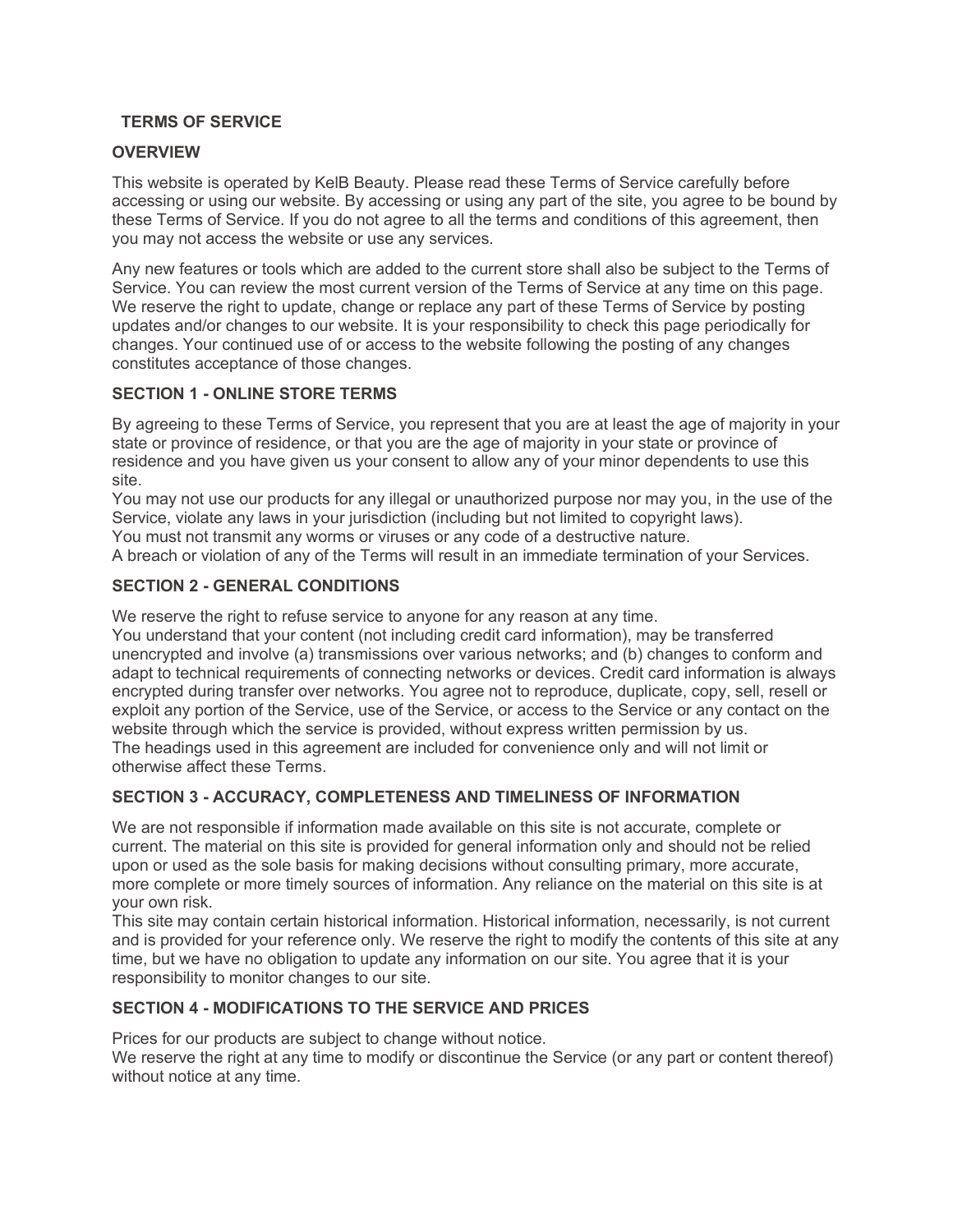We shall not be liable to you or to any third-party for any modification, price change, suspension or discontinuance of the Service.

## **SECTION 5 - PRODUCTS OR SERVICES (if applicable)**

We have made every effort to display as accurately as possible the colors and images of our products that appear at the store. We cannot guarantee that your computer monitor's display of any color will be accurate.

We reserve the right, but are not obligated, to limit the sales of our products or Services to any person, geographic region or jurisdiction. We may exercise this right on a case-by-case basis. We reserve the right to limit the quantities of any products or services that we offer. All descriptions of products or product pricing are subject to change at anytime without notice, at the sole discretion of us. We reserve the right to discontinue any product at any time. Any offer for any product or service made on this site is void where prohibited.

We do not warrant that the quality of any products, services, information, or other material purchased or obtained by you will meet your expectations, or that any errors in the Service will be corrected.

## **SECTION 6 - ACCURACY OF BILLING AND ACCOUNT INFORMATION**

We reserve the right to refuse any order you place with us. We may, in our sole discretion, limit or cancel quantities purchased per person, per household or per order. In the event that we make a change to or cancel an order, we may attempt to notify you by contacting the e-mail and/or billing address/phone number provided at the time the order was made.

You agree to provide current, complete and accurate purchase and account information for all purchases made at our ONLINE store. You agree to promptly update your account and other information, including your email address and credit card numbers and expiration dates, so that we can complete your transactions and contact you as needed.

For more detail, please review our Returns Policy.

#### **SECTION 7 - PERSONAL INFORMATION**

Your submission of personal information through the online store is governed by our Privacy Policy. To view our Privacy Policy.

# **SECTION 8 - ERRORS, INACCURACIES AND OMISSIONS**

Occasionally there may be information on our site or in the Service that contains typographical errors, inaccuracies or omissions that may relate to product descriptions, pricing, promotions, offers, product shipping charges, transit times and availability. We reserve the right to correct any errors, inaccuracies or omissions, and to change or update information or cancel orders if any information in the Service or on any related website is inaccurate at any time without prior notice (including after you have submitted your order).

We undertake no obligation to update, amend or clarify information in the Service or on any related website, including without limitation, pricing information, except as required by law. No specified update or refresh date applied in the Service or on any related website, should be taken to indicate that all information in the Service or on any related website has been modified or updated.

#### **SECTION 9 - PROHIBITED USES**

In addition to other prohibitions as set forth in the Terms of Service, you are prohibited from using the site or its content: (a) for any unlawful purpose; (b) to solicit others to perform or participate in any unlawful acts; (c) to violate any international, federal, provincial or state regulations, rules, laws, or local ordinances; (d) to infringe upon or violate our intellectual property rights or the intellectual property rights of others; (e) to harass, abuse, insult, harm, defame, slander, disparage, intimidate, or discriminate based on gender, sexual orientation, religion, ethnicity, race, age, national origin, or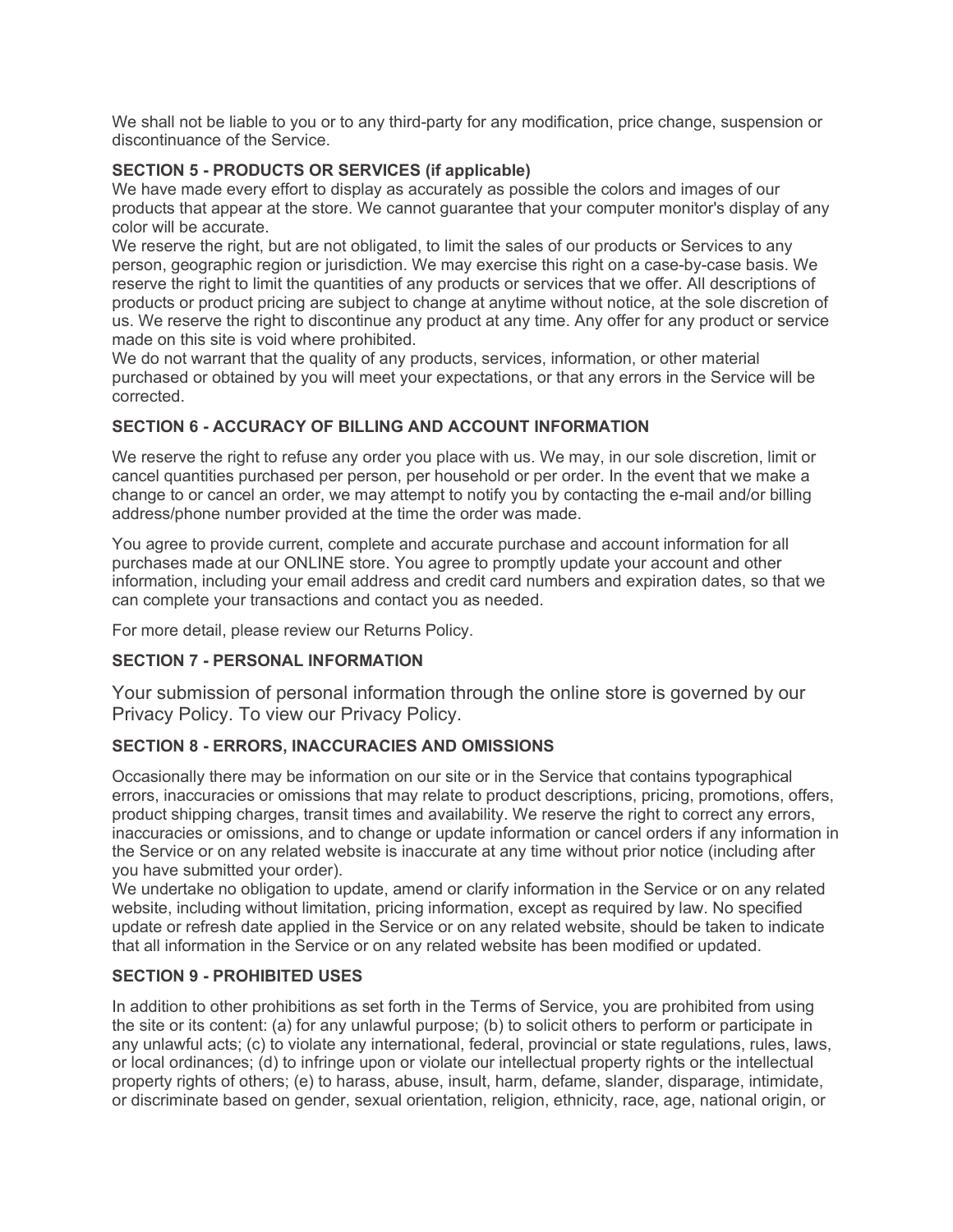disability; (f) to submit false or misleading information; (g) to upload or transmit viruses or any other type of malicious code that will or may be used in any way that will affect the functionality or operation of the Service or of any related website, other websites, or the Internet; (h) to collect or track the personal information of others; (i) to spam, phish, spider, crawl, or scrape; (j) for any obscene or immoral purpose; or (k) to interfere with or circumvent the security features of the Service or any related website, other websites, or the Internet. We reserve the right to terminate your use of the Service or any related website for violating any of the prohibited uses.

# **SECTION 10 - DISCLAIMER OF WARRANTIES; LIMITATION OF LIABILITY**

We do not guarantee, represent or warrant that your use of our service will be uninterrupted, timely, secure or error-free.

We do not warrant that the results that may be obtained from the use of the service will be accurate or reliable.

You agree that from time to time we may remove the service for indefinite periods of time or cancel the service at any time, without notice to you.

You expressly agree that your use of, or inability to use, the service is at your sole risk. The service and all products and services delivered to you through the service are (except as expressly stated by us) provided 'as is' and 'as available' for your use, without any representation, warranties or conditions of any kind, either express or implied, including all implied warranties or conditions of merchantability, merchantable quality, fitness for a particular purpose, durability, title, and noninfringement.

In no case shall KelB Beauty, our employees, affiliates, suppliers, service providers or licensors be liable for any injury, loss, claim, or any direct, indirect, incidental, punitive, special, or consequential damages of any kind, including, without limitation lost profits, lost revenue, lost savings, loss of data, replacement costs, or any similar damages, whether based in contract, tort (including negligence), strict liability or otherwise, arising from your use of any of the service or any products procured using the service, or for any other claim related in any way to your use of the service or any product, including, but not limited to, any errors or omissions in any content, or any loss or damage of any kind incurred as a result of the use of the service or any content (or product) posted, transmitted, or otherwise made available via the service, even if advised of their possibility. Because some states or jurisdictions do not allow the exclusion or the limitation of liability for consequential or incidental damages, in such states or jurisdictions, our liability shall be limited to the maximum extent permitted by law.

# **SECTION 11 - INDEMNIFICATION**

You agree to indemnify, defend and hold harmless KelB Beauty and our suppliers, interns and employees, harmless from any claim or demand, including reasonable attorneys' fees, made by any third-party due to or arising out of your breach of these Terms of Service or the documents they incorporate by reference, or your violation of any law or the rights of a third-party.

# **SECTION 12 - SEVERABILITY**

In the event that any provision of these Terms of Service is determined to be unlawful, void or unenforceable, such provision shall nonetheless be enforceable to the fullest extent permitted by applicable law, and the unenforceable portion shall be deemed to be severed from these Terms of Service, such determination shall not affect the validity and enforceability of any other remaining provisions.

# **SECTION 13 - TERMINATION**

The obligations and liabilities of the parties incurred prior to the termination date shall survive the termination of this agreement for all purposes.

These Terms of Service are effective unless and until terminated by either you or us. You may terminate these Terms of Service at any time by notifying us that you no longer wish to use our